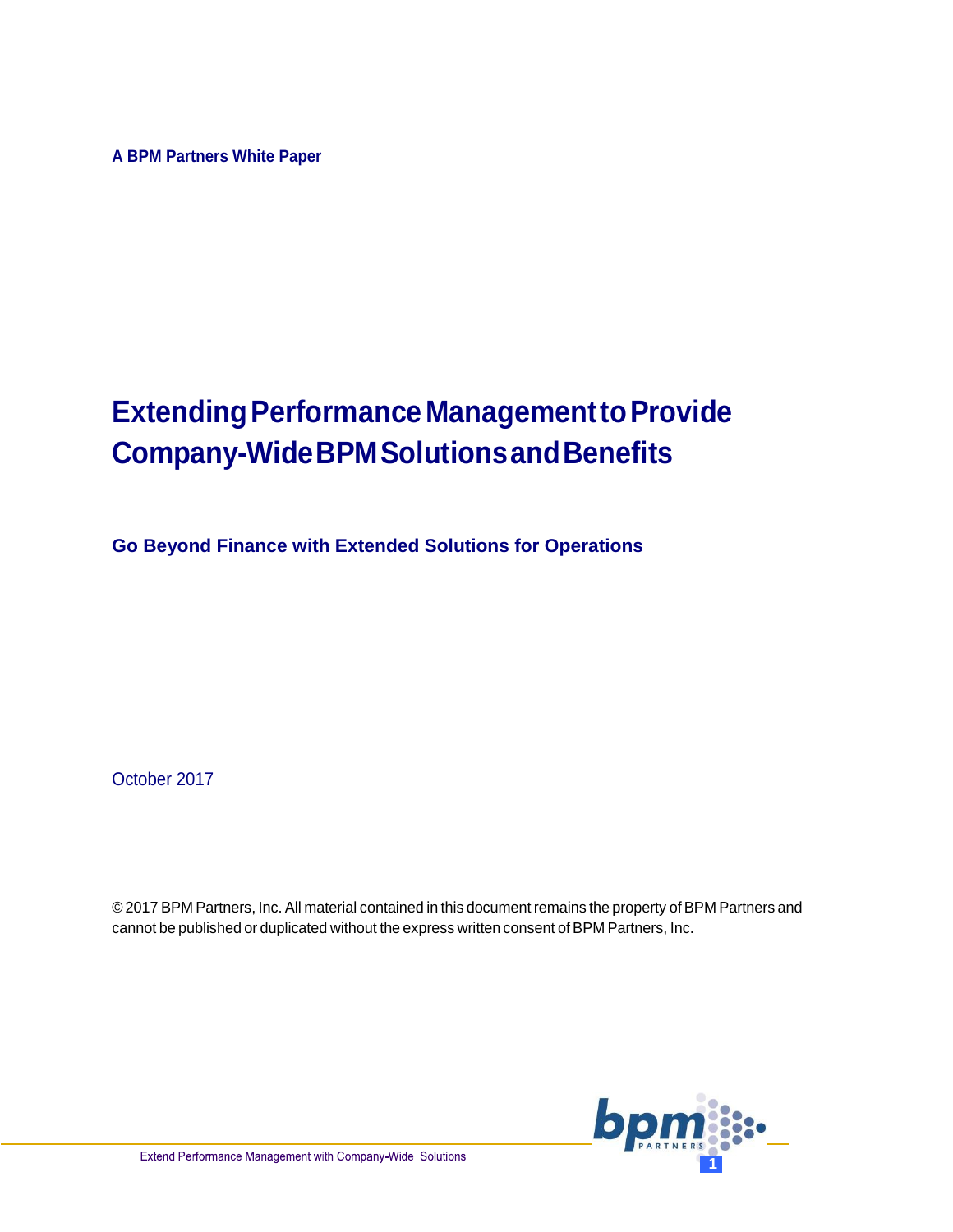## **TableofContents**

| Build upon Finance's Performance Management Plus4           |  |  |  |
|-------------------------------------------------------------|--|--|--|
| Multiple BPM Applications Implemented by Business Units5    |  |  |  |
| PM+ Elements Make Customized Multiple Solutions Easier5     |  |  |  |
| How To: Multiple Solutions for Different Departments/Units7 |  |  |  |
|                                                             |  |  |  |
|                                                             |  |  |  |
|                                                             |  |  |  |
|                                                             |  |  |  |
| Sales Analytics & Performance Management8                   |  |  |  |
|                                                             |  |  |  |
|                                                             |  |  |  |
| Which Departments and Units Need Extended BPM Solutions?9   |  |  |  |
|                                                             |  |  |  |
| Background: Defining Performance Management Plus 11         |  |  |  |
|                                                             |  |  |  |
|                                                             |  |  |  |
|                                                             |  |  |  |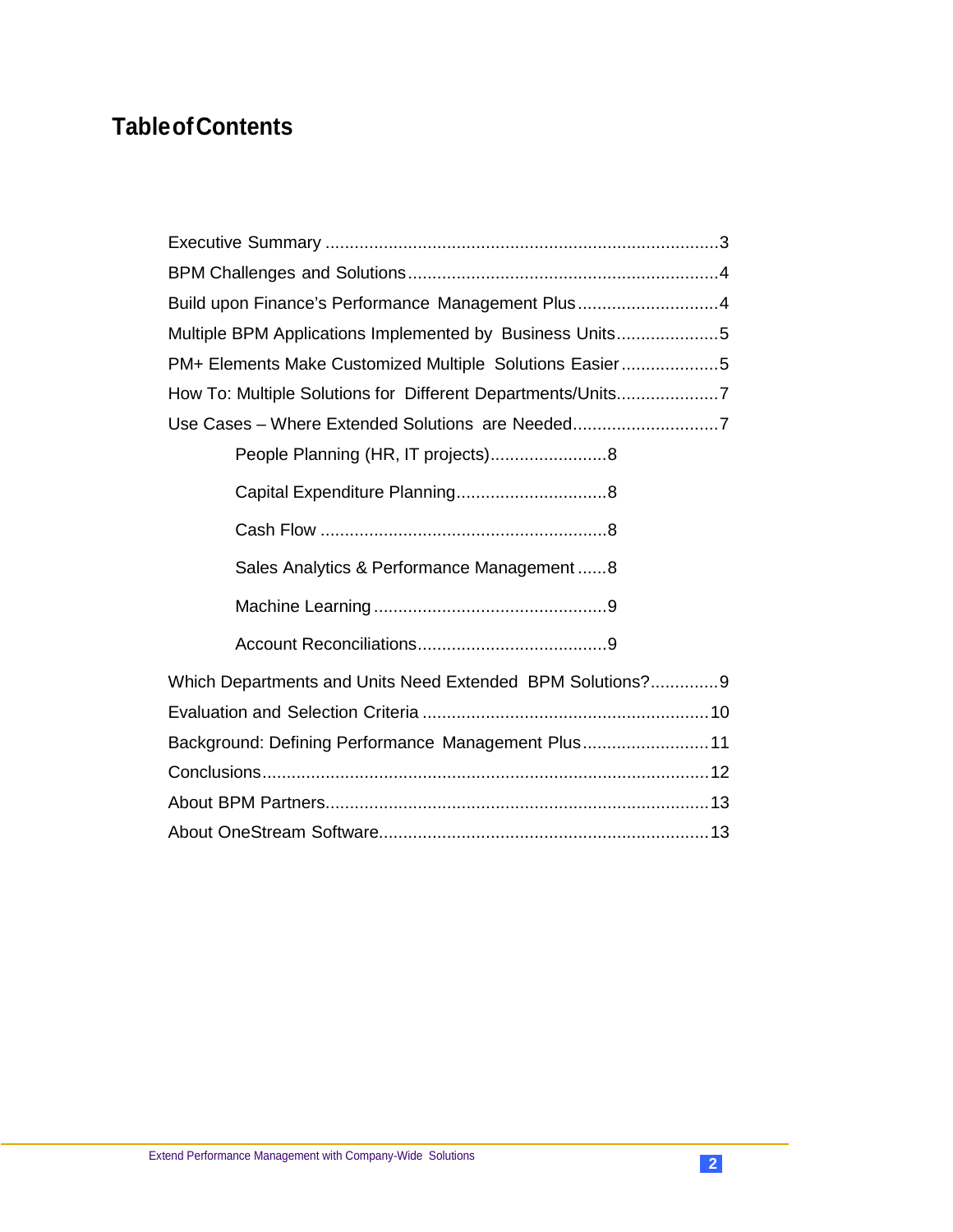## <span id="page-2-0"></span>**Executive Summary**

Business performance management (BPM, also known as CPM or EPM) has established its place and importance in most corporate Finance departments. BPM applications are very effective at automating routine budgeting, planning, andforecasting tasks, as well as consolidation and reporting.This is the core of BPM, but it is just the beginning of the use cases for performance management in the enterprise.

Businesses need measurement, analysis and insight, in a wide range of management tasks, and many users outsideFinancearereadytoputBPMtoworkintheirjobs.Often,thisrequiresextendingormodifyingthe functionality, models, or analytics to fit a department or business unit.

OlderBPMsolutionstypicallycannotadapteasily,butsomemoremodernsolutionsweredesignedto extend beyond core capabilities. These added capabilities address the expanded BPM requirements of today's CFO and Finance team, while also helping significantly in meeting the need for analysis and insight acrosslinesofbusiness(LOBs)andotherdepartments,fromHRtoOperations.Thisnewcategoryof solutions is supported by "performance management plus", or PM+.

PM+ is, from our perspective, the new wave in the natural evolution of BPM. While it is almost always centered in Finance, the central PM+ software platform can extend to serve other departments and units well.

It has always been a challenge to accommodate the varied processes of different business units, so users shouldevaluate the adaptability–or extensibility–of an integrated BPM application, and its ability to be configured easily with maximum reuse of existing functionality and models.

This white paper looks at real-world use cases for extending BPM through configuration, and key considerations in selecting a BPM platform with this extensibility in mind.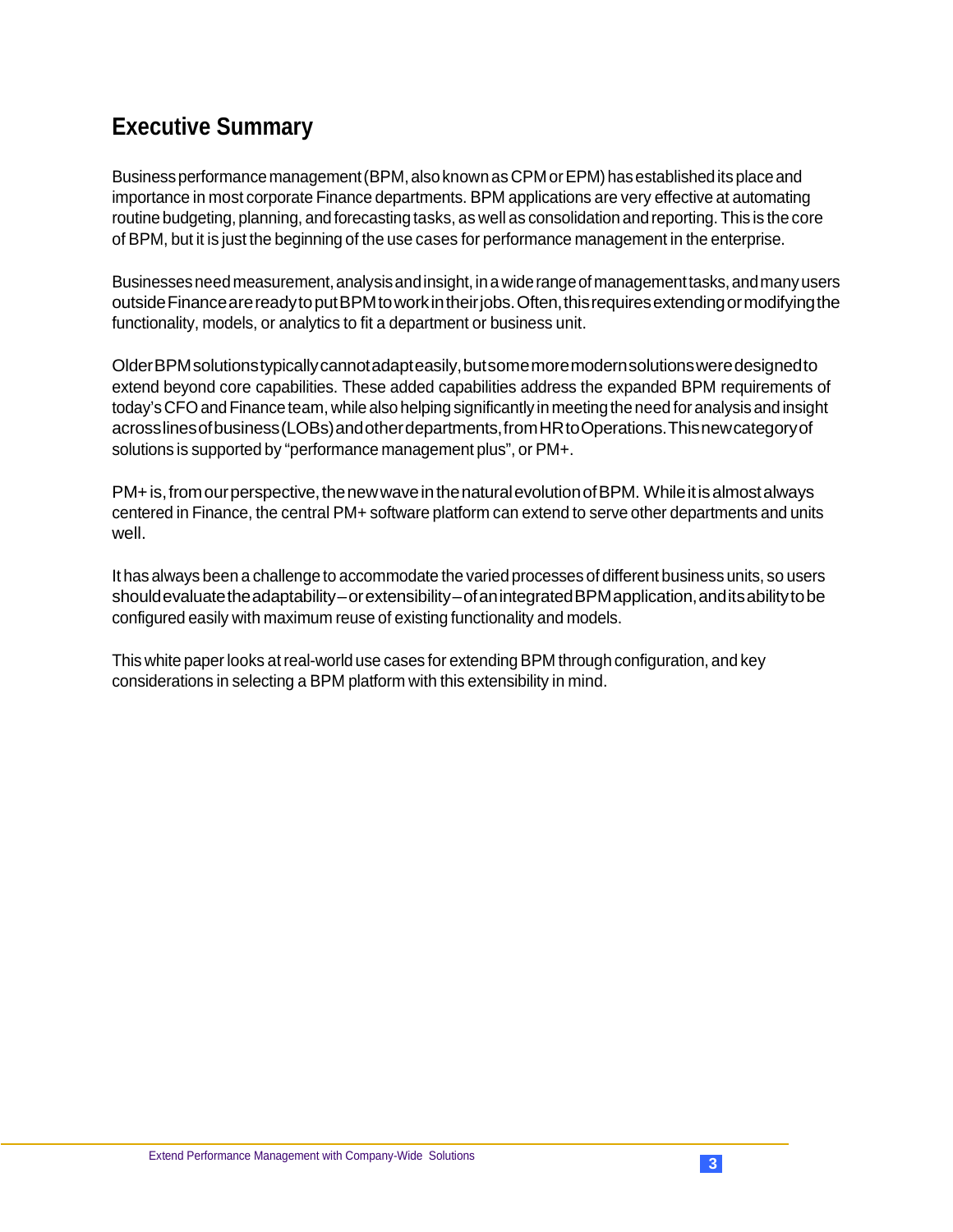### <span id="page-3-0"></span>**BPM Challenges and Solutions**

Performance management is intended to provide a holistic view of the business that allows managers at

every levelto forecast, monitor, andmanage business performanceandunderstandtheimpactoftheir decisions.

BPM has been widely implemented to automate, govern, and strengthen the budgeting, forecasting, and planning functions for Finance departments. Over time, BPM vendors added reporting and consolidation, tax- and disclosure-handling, analytics and other functionality.

BPM has established its long-term value to the enterprise, first and foremost in Finance. Other departments increasingly see the need to manage performance, spurred by changes in their business needs.

#### **Terminology: CPM, BPM, and EPM**

Inthiswhitepaper,CPM,EPMand BPMareusedinterchangeablyto refer to corporate performance management, also known as business performance management, or – less frequently – as enterprise performance management.

BPM software systems have gone through evolutionary growth, resulting in what can be called performancemanagementplus,orPM+.Duringrecentyears,BPMbeganawidespreadshiftfromonpremises to cloud-based architecture. Mobile accessibility and decentralized usage with centralized control have accompanied the evolution of BPM as it developed into PM+.

#### **Applying Performance Management Outside Its Traditional Homeland (Finance)**

OnceimplementedinFinance,otherbusinessunitsanddepartmentsoftenseektheplanningand analytic benefits of performance management. Having seen the benefits for Finance, the departments want them as well. This brings either the departments or the company to a decision on whether to implementdepartmentalperformancemanagementsoftwarethatisdifferentfromtheplatformthat Finance relies on. Usually, this is not advisable. The likely problems of integration and consistency for data, model drivers, budget assumptions, and strategy alignment are obvious.

## <span id="page-3-1"></span>**Build upon Finance's Performance Management Plus**

Instead of implementing separate applications to put tailored performance management in the hands of other departments, companies should extend the Finance core as necessary. This process becomes much easier with the additions that, when combined with a core BPM platform, create what we call Performance Management Plus (PM+):

- Webaccessibilityandmobilecapabilities.
- Guided workflow, with alerts.
- Integrated business intelligence and departmental analytics with reporting capabilities.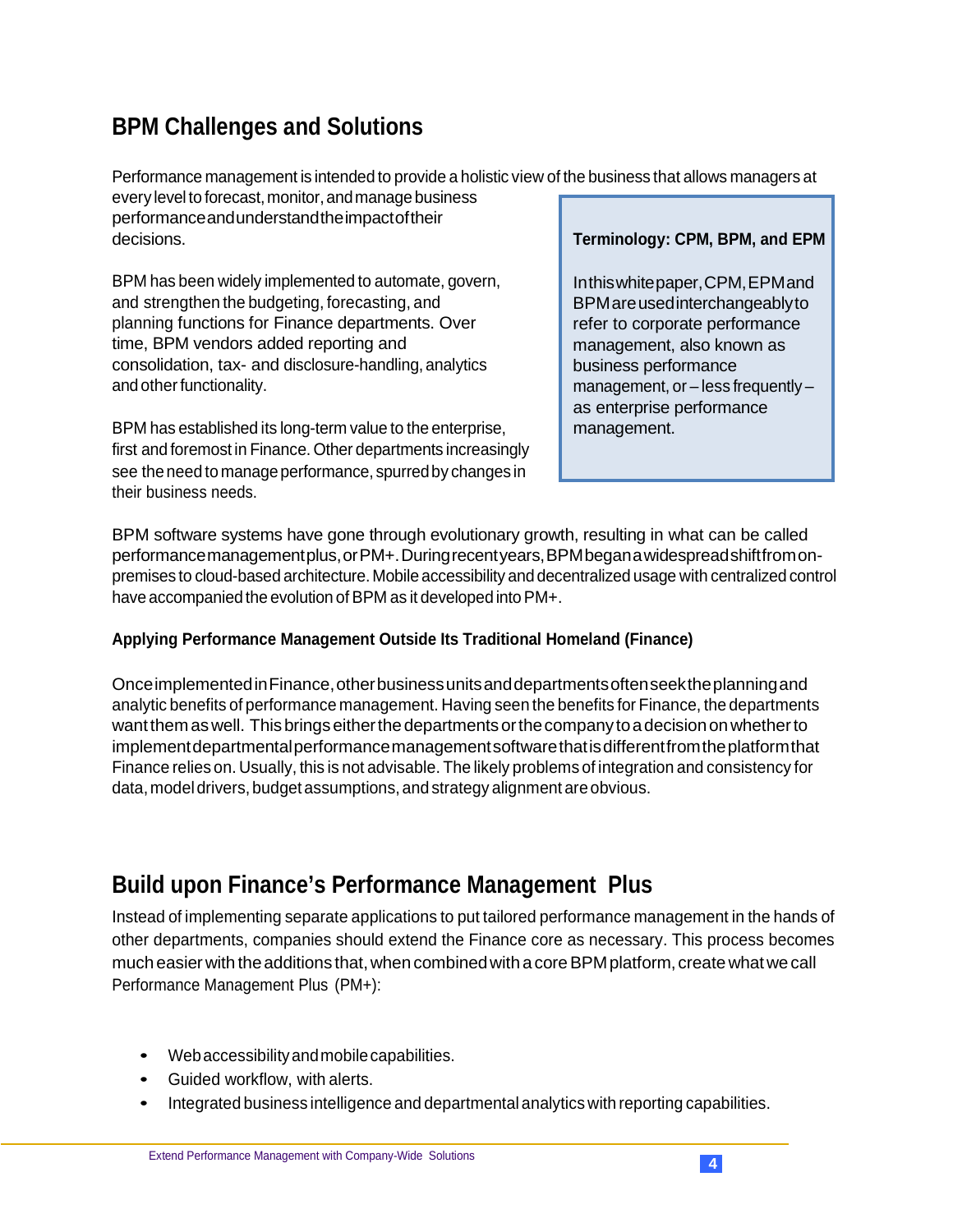- TheabilitytoworkinExceltoextend,modify,andgiveinputtomodelsusedinthecoreBPM application.
- Operational analytics.
- Extensibility of the software application, where domain-specific solutions can be created via configuration of thecore application.
- A preexisting library of "extended solutions" for deployment within and outside of Finance.

## <span id="page-4-0"></span>**Not a Good Idea: Separate, Multiple BPM Applications Implemented by BusinessUnits**

If business units set up their own performance management application, distinct and completely independentfromtheFinance-centricplatformalreadyinplace,theylosetheopportunitytocreate solutionssimplybyaddingdimensionsanddatafieldstoexistingmodelsandtemplates.Separate applicationsaremuchmorelikelytointroducedataandassumptioninconsistency,maintenance headaches, and confusion over whether a department's analysis has any relationship to the corporate strategy.

Motivations for building – extended solutions – upon the central BPM application include:

- Ensuring that other business units and departments use centrally approvedstandards and model drivers, and a data foundation that Finance has blessed.
- Relyingontheintegrationthatisinherentinasingleplatform,andavoidtheneedtolinkmodules and applications and perform other ongoing integration tasks.
- Reducing the amount of programming, customization effort, and upping the reuse of investment in existing models.
- Maximizing the ROI from a single, centralized Finance/BPM platform.

#### **Is it Easy to Customize Extended Solutions for Operating Units?**

Performance management applications should permit self-sufficiency for business users who want to alignthesoftwarefortheiroperatingunits,independentofhelpfromIT.Itisalmostagiventhatusers will want to adapt the system to the unique needs of their department or business unit. Creating extendedsolutionsshouldbefeasible–sufficientlyeasy,inotherwords-foranexperienceduser (power user), but not every system can claim it is easy to configure and adapt.

## <span id="page-4-1"></span>**PM+ Elements Make Customized Multiple Solutions Easier**

In what ways does the core BPM application actually need to change, to create a solution matching the key unique business practices, methods, and data needs of a non-Finance department or unit?

Elements of performance management plus that make it significantly easierto build specific-purpose solutions include: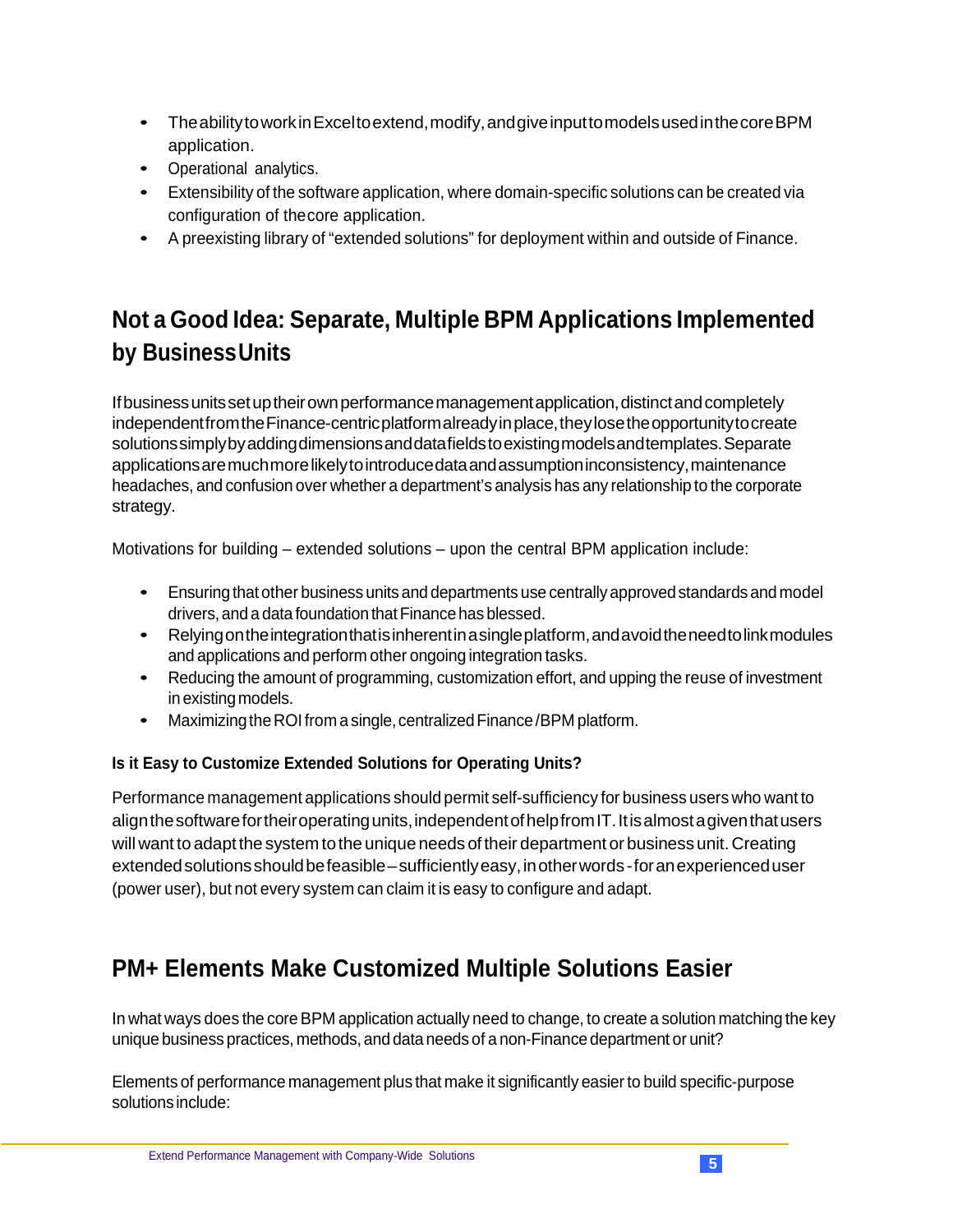- Pre-built templates and models for vertical markets and frequently seen use cases, are a plus. Some vendors call these building blocks or starter kits.
- Integration with pro forma management reports and straightforward mapping to charts of accounts and data sources.
- Workflow and guided navigation, which are more recent additions to some vendors' BPM offerings.
- The ability to leverage content from Microsoft Office.
- Integrated analytics and business intelligence.
- Mobile and web accessibility.

#### **Integrated Analytics**

Line-of-business (LOB) groups and other departments began to adopt analytics, and Finance quickly realized that unless it provided its own approved data (such as approved budget numbers), a long-lasting problem could result. The rest of the company might slip into the dubious practice of analyzing and making decisions with data that business units cobbled together from data silos and incomplete sources.

Disparate systems, lack of consistency, maintaining multiple modules adds unnecessary complexity to analytics that are delivered as part of an integrated package.

#### **Prepackaged or Integrated BI Tools**

ThesolutionwasnotsimplytomakeFinance-blesseddataavailable,butrathertoalsoextendtheBPM applicationsorintegratedtoolstotherestofthecompany.Financecancontinuetofocusonstrategicand corporate financials, while lines of business and other departments focus on operational planning.

#### **Integrated Workflow**

Processes, captured in workflow, are among the greatest differences from one performance management custom solution to another. A workflow engine in PM+ offers standardized, defined, and repeatable processes and controls to make new extended solutions successful. Workflow is likely to be an essential component of extending an application to yield multiple solutions. Integrated workflow lets a non-programmer align a BPM system readily to specific processes.

#### **Built-In Drivers**

The platform should have the capability to "pass down" drivers from the corporate application to unit- or department-specific PM+ solutions. This maintains consistency, and prevents discrepancies and friction from appearing between Finance and operating units.

#### **Mobility and Web-Accessibility**

<span id="page-5-0"></span>The fact that some businesses mention they have users on the plant floor, checking budgets and production metricsontheirphonesastheywalk,isoneillustrationofthevaluethatPM+mobileaccesscanaddtoBPM applications used throughout theenterprise.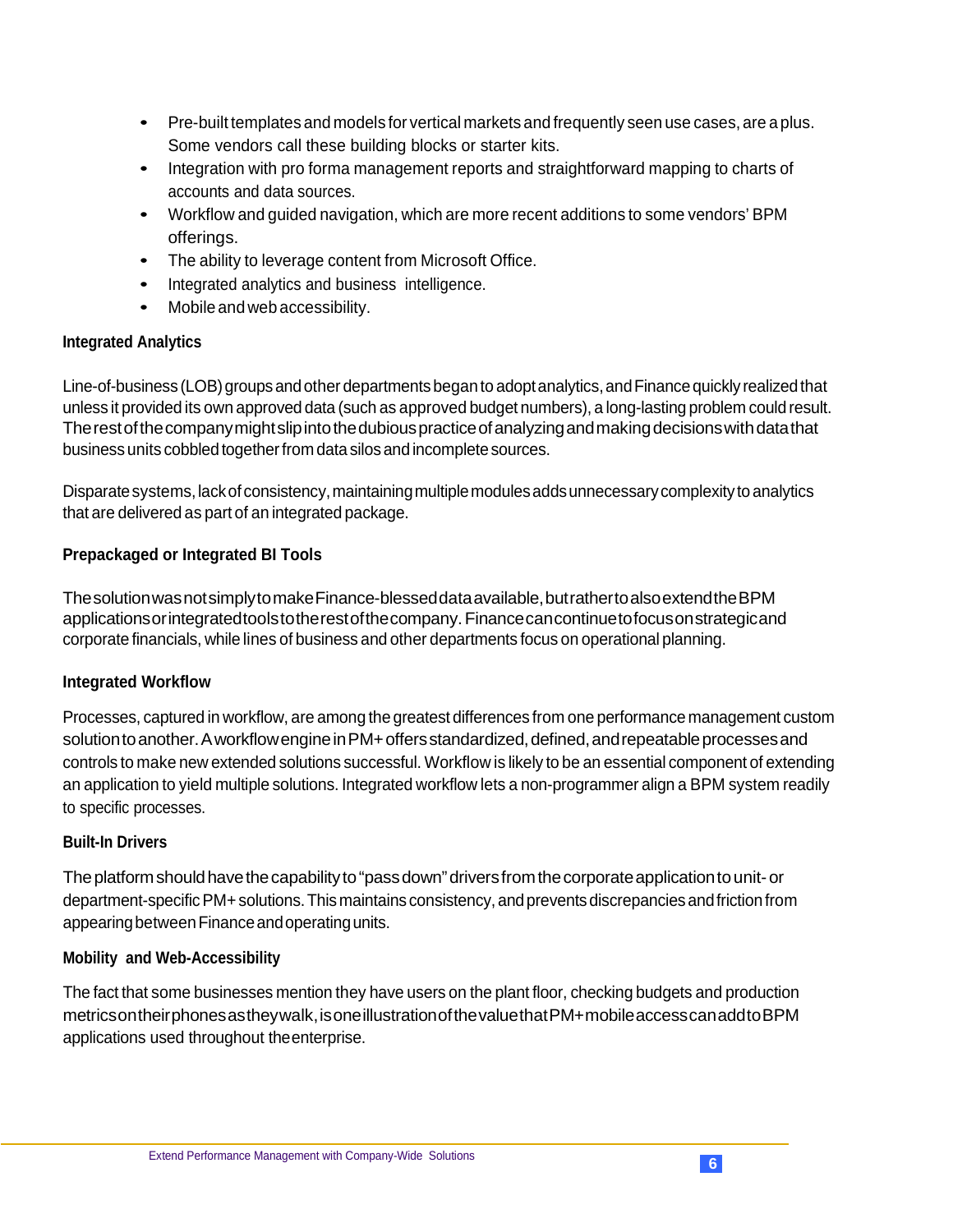### **Multiple Solutions for Different Departments/Units**

One core system with multiple extended solutions appears to be the best way to deliver consistent performance management while allowing a high degree of alignment with departmental business processes.

#### **One Core Application, Minimal Work, Yielding New Solutions**

Numerous, highly customized solutions of BPM software for different business units can share the same platform – and its database, security architecture, data sources, interface, and integration.

Depending on the architecture and construction of the system, it may be feasible to create multiple complementary solutions that successfully address highly varied analytic requirements, yet still share common metadata such as entity or account. Other domain-specific solutions may be quite similar and share most of the core application with the ability to extend the granularity of the solution to additional levels of detail, if needed fortheintendedusecase. ItishelpfuliftheFinance-ownedBPMplatformrequiresonlyminorextensionsand workflowsequencingtoprovidethisnewsolution,and90%ofextendedsolutionsarealreadyinthecoreBPM platform.

#### **Who Creates the Extended Solutions?**

Whichindividualsinyourcompanyshouldhavetheabilitytocraftnewsolutionsoffthecoreplatform?Howeasy should configurationbe?

- Programmers only
- Power users in Finance and different business units
- Mostusers

Inourexperience,a"poweruser"situatedwithinadepartmentorbusinessunit,whounderstandstheend requirements in context through work experience, is the ideal compromise. The typical end user is probablytooindependentandunsupervised–andlackingasystemsanalystperspective-tosetupnew solutions.

### <span id="page-6-0"></span>**Use Cases – Where Extended Solutions are Needed**

Below, some solutions that can be built off the core BPM application.

| <b>Examples:</b><br><b>Complementary</b><br><b>Solutions Based on a</b><br><b>Core BPM Application</b> | Type of solution /<br><b>Relationship to Core App</b>                                                      | <b>Likely users</b>                                                        |
|--------------------------------------------------------------------------------------------------------|------------------------------------------------------------------------------------------------------------|----------------------------------------------------------------------------|
| People Planning                                                                                        | Planning at departmental<br>level of granularity, with links<br>to corporate budget                        | Human Resources, IT<br>project managers, HR<br>directors in business units |
| CapEx Planning                                                                                         | Specific planning at<br>department or enterprise<br>level, based on a mix of<br>department and enterprise- | Manufacturing, IT,<br><b>Strategy, Real Estate</b>                         |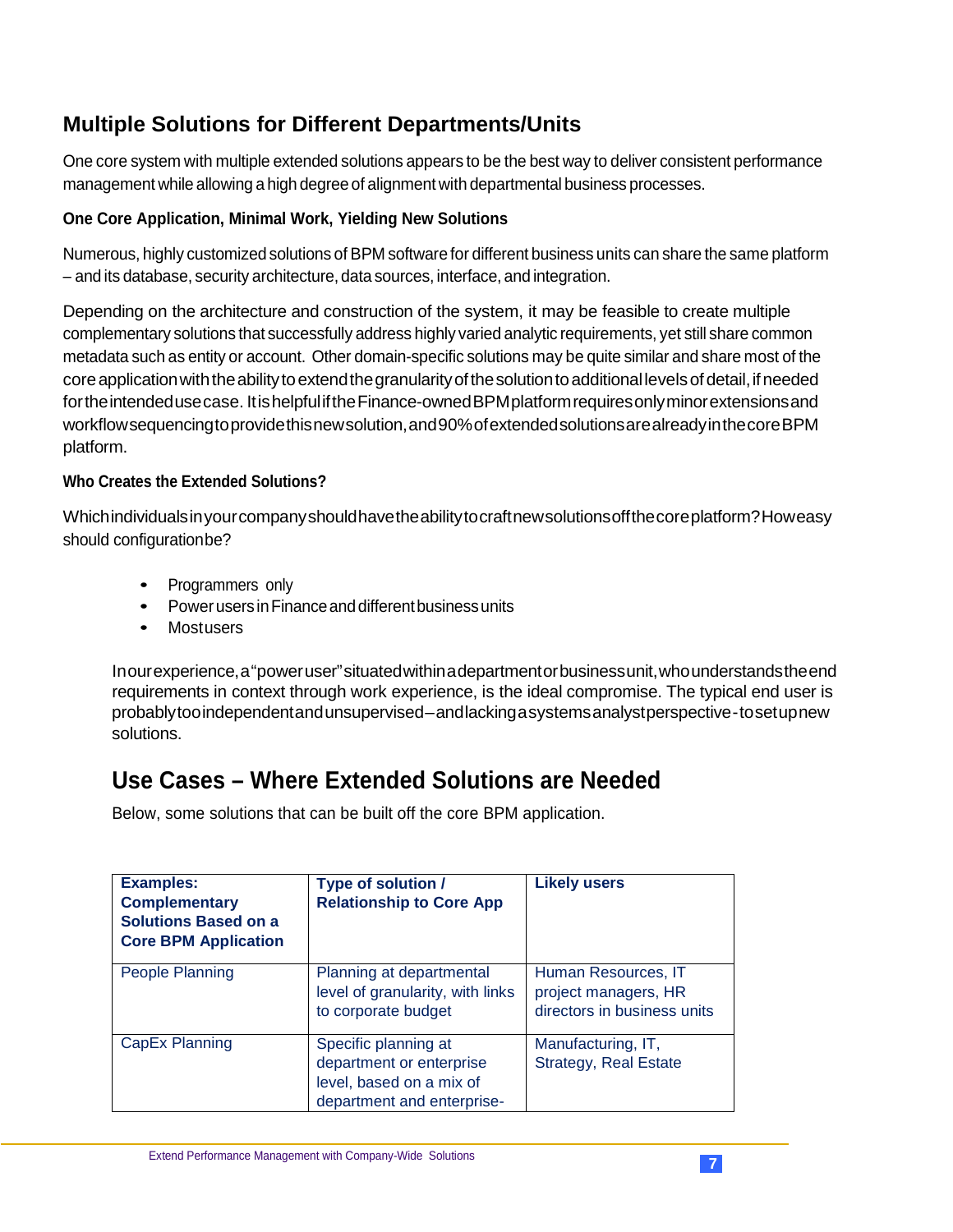|                                                                               | level cost factors. Integrated<br>to see impact on financial<br>statements.                                                                                              |                                                                                           |
|-------------------------------------------------------------------------------|--------------------------------------------------------------------------------------------------------------------------------------------------------------------------|-------------------------------------------------------------------------------------------|
| Cash Flow Forecasting                                                         | Planning, granular detail for<br>business units, this solution<br>serves departmental<br>planning and can feed<br>aggregate numbers into the<br>corporate cash planning. | Purchasing, Accounting,<br><b>Finance in Business Units</b>                               |
| Sales Analytics & Sales<br>Performance<br>Management                          | Planning, analytics and<br>reforecasting using<br>corporate budget and<br>departmental actuals,<br>feeding up to corporate<br>performance reports.                       | Sales at Enterprise and<br>Business-Unit Levels,<br><b>Senior Corporate</b><br>Management |
| Other solutions include<br>Machine Learning,<br><b>Account Reconciliation</b> | May include: predictive<br>analytics and audit and<br>control                                                                                                            | Business analytics,<br>Accounting team and the<br>Office of the CFO                       |

#### <span id="page-7-0"></span>**People Planning (HR, IT projects)**

Thefocusofthisdomain-specificsolutionisusuallyemployee-andcontractor-relatedplanningon compensation, benefits, travel and other related expenses. For Human Resources, people planning is an obviousfunctionwhereHRandBPMshouldintersect.Additionally,anybusinesswithastrongproject focus such as consulting, professional services, engineering, law firms, IT consulting, and architecture / design/creativefirmscanbenefitfrom People Planning that lives together with the core BPM planning application.

#### <span id="page-7-1"></span>**Capital Expenditure Planning**

Customized to the department's principal capital assets and their related expense including depreciation, maintenance and insurance. Integration: carry through impact of capital expenditures to pro forma financial statements, and possibly draw on departmental budgets already filed in the corporate budget.

#### <span id="page-7-2"></span>**Cash Flow**

For any department or business unit that transacts and handles cash, and must maintain cash levels and liquidity,itscashflowplanningandanalysisshould–inmostcases–beanextensionofthecorporate cashflowmodel,withmodificationstoreflectthespecificneedsofthebusinessunit.Thesolutionfor eachdepartmentcangotoamuchmoregranularlevelandexperimentwithassumptionsanddrivers forthedetaillevels.

#### <span id="page-7-3"></span>**Sales Analytics & Performance Management**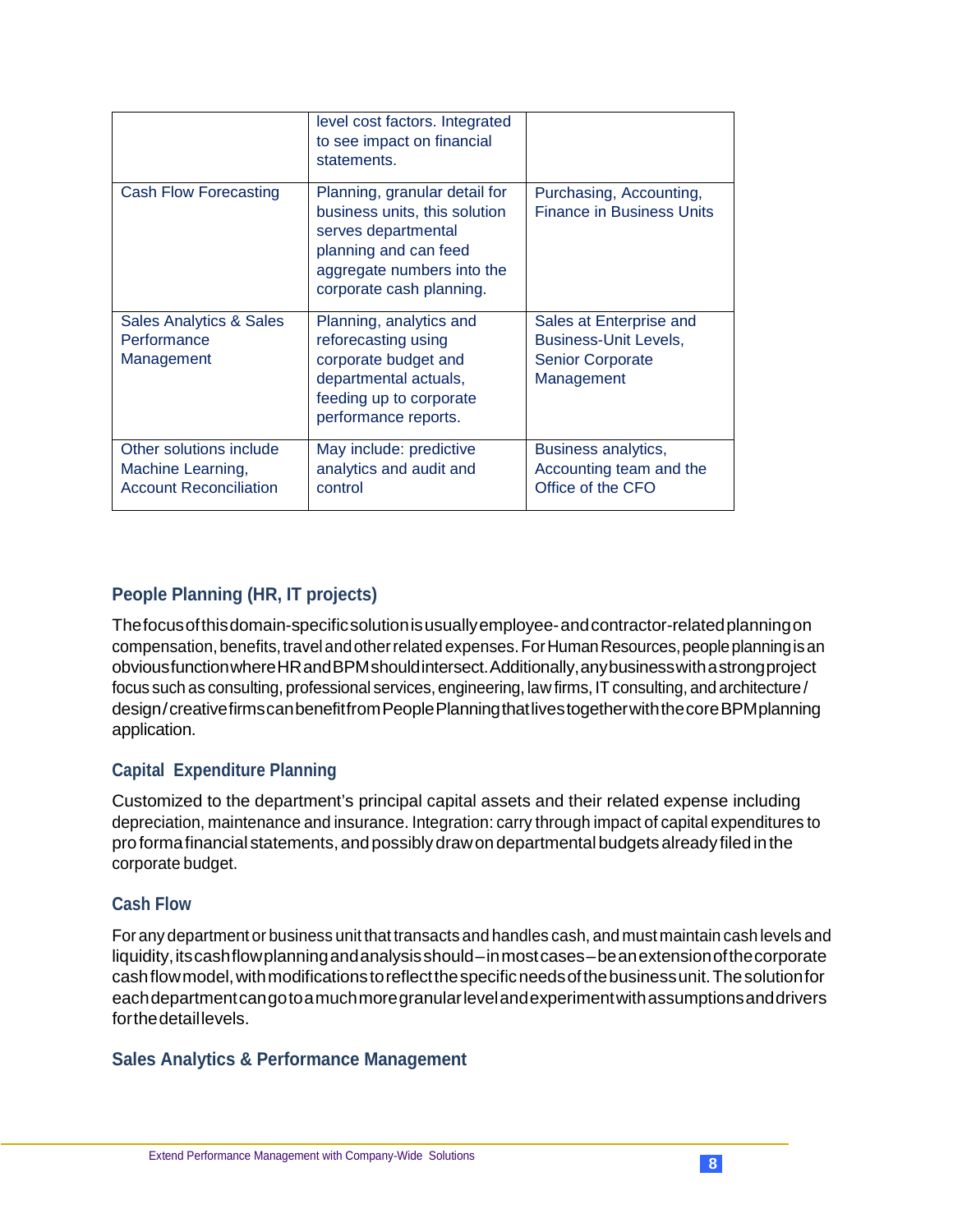Salesperformancemanagementisanareawhereabusinessunitmayuseitsowndistinctmodeling approach alongside the corporate model. Regardless, there should be consistency in that mandatory sales goals are synchronized – and the same as – those in the corporate plan. Creating a domain-specific solution from the core BPM application and existing sales models is often the appropriate way to do this. The department or unit will usually take the granularity to the customer and line item (SKU) level; this would be excessive detail forthe core BPM solution in Finance.

#### <span id="page-8-0"></span>**Machine Learning**

Machine-based learning can provide better predictive analytics. Using true statistical based forecasting allows business analysts to more accurately compare, adjust and gain deeper analysis of econometric data.

#### <span id="page-8-1"></span>**Account Reconciliations**

Reconciliation of balance sheet items ensures that critical accounts are reconciled to reduce the risk of errorsinfinancialstatements.Foranyaccountantwantingbetterinternalcontrolsandtoensurethat critical accounts are reconciled after financial close, a must for Public companies.

### <span id="page-8-2"></span>**Which Departments and Units Need Extended BPM Solutions?**

Other departments have embraced the analytics and forward-looking view that BPM can provide – none more so than Sales. HR, Services, Marketing, Manufacturing, and IT also express their need for performance management that is relevant to their operations, with a focus on operational analytics. Besides a departmental focus there is also an interest in industry-specific measures and related analysis.

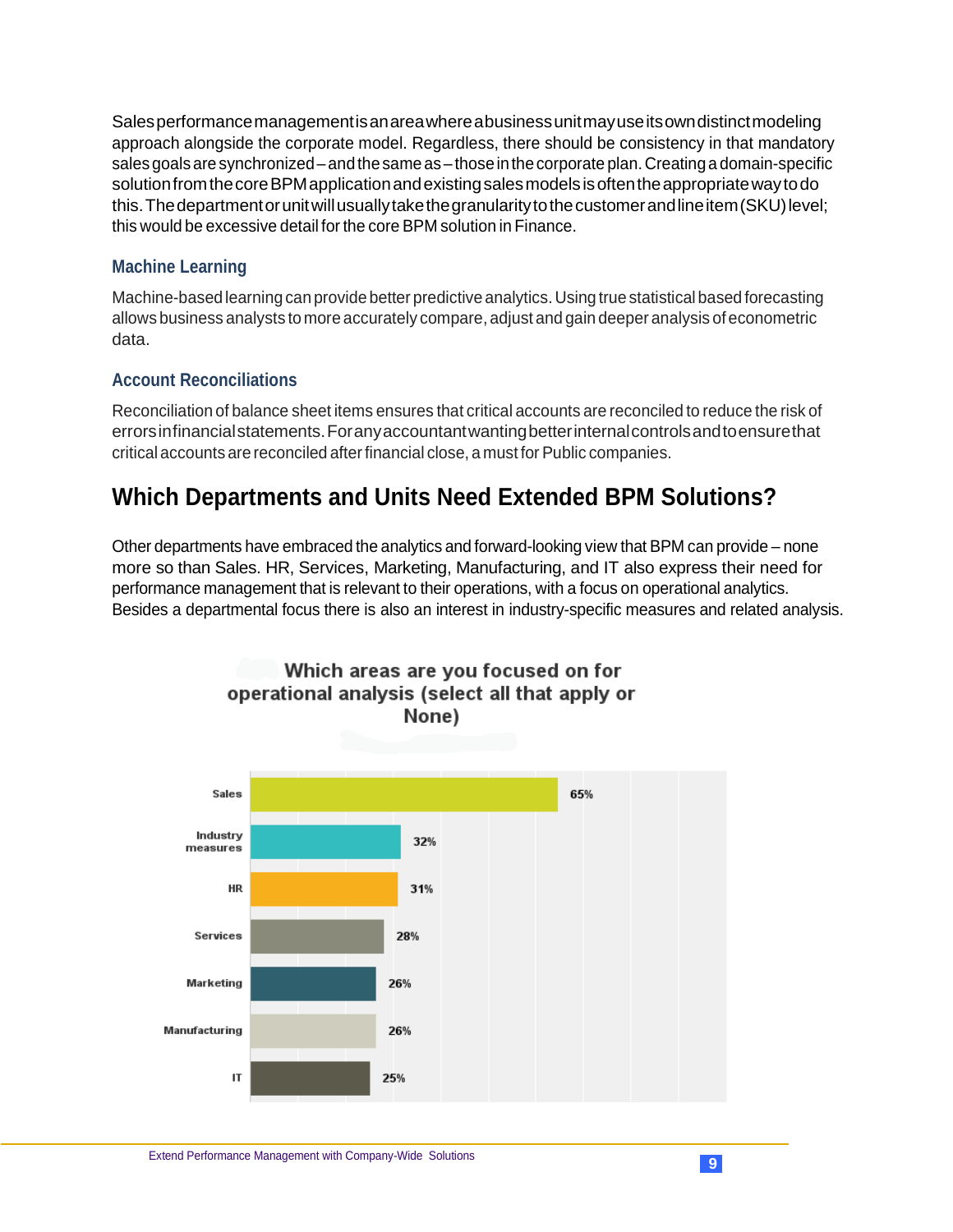#### *Source: BPM Partners' 2017 BPM Pulse Survey*

ThespreadofBPMtoline-of-business(LOB)managersandSales,HR,andotherareasbringsimproved operationalperformance,andenablesamorecomprehensive,holisticviewofthebusiness.Italso meansthatmoredepartment-specificsolutionsneedtobebuiltuponthecoreplatform,usingdata vettedbyFinance.

### <span id="page-9-0"></span>**Evaluation and Selection Criteria**

For organizations considering a BPM solution, selection committees should evaluate:

- How much of existing models and solutions can be reused, and extended with added detail and dimensions?
- From the reusable core of an existing solution, how easily can a new solution be completed and tested?
- Can the workflow of existing solutions be easily extended or changed to match the workflow needed for different business units and enterprise departments?
- Doesthecoreplatformhavetheoptionofdownloadable"apps"oradditionalsolutionstoextend the product's capabilities?

The marketplace finds such apps/solutions helpful in providing additional capabilities to enable performance management across a business. Respondents to the recent BPM Pulse Survey preferred this platform approach over traditional pre-packaged solutions (22% vs. 11%). However, the largest group (50%) would like a product that combines both approaches.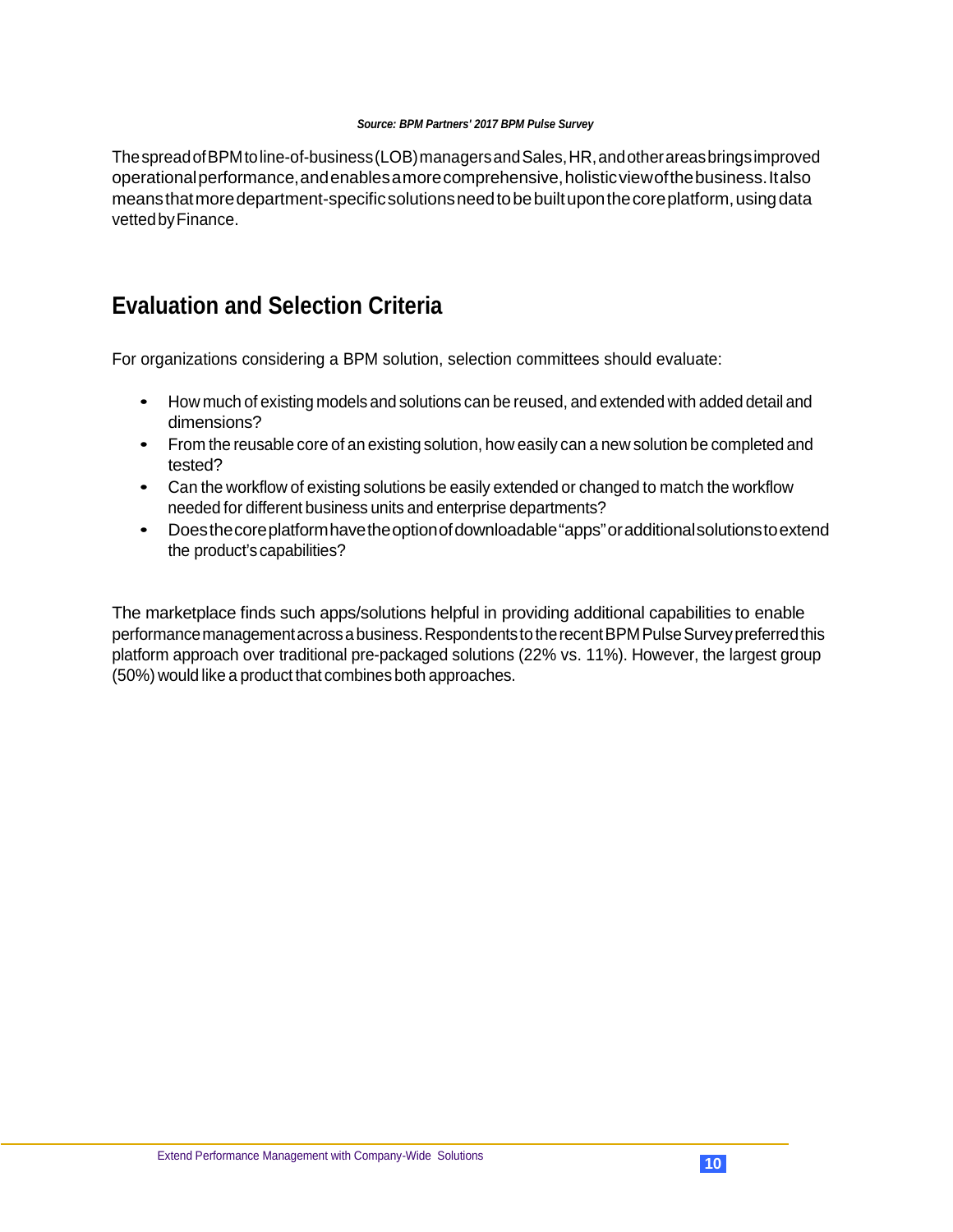Some vendors position their product as a platform with a marketplace of solutions/apps while others offer more traditional pre-packaged solutions. Which approach do you prefer?



*Source: BPM Partners' 2017 BPM Pulse Survey*

### <span id="page-10-0"></span>**Background: Defining Performance Management Plus**

Below are the enhanced capabilities of BPM that combine to make up Performance Management Plus.

First, the core functionality of BPM is required as a base: budgeting, planning, forecasting, consolidation, reporting, and dashboards. That foundation is augmented with:

- **Built-in operational analytics**
- Integrated BI for enhanced analysis and data quality
- An extensible platform, with a library of ready solutions beyond the BPM core
- Ease of use/intuitive navigation and workflow
- True cloud delivery/full mobile access

WiththeenhancementsbelowbuiltintoaBPMplatform,userscanimprovebottom-lineperformancein numerous areas of the enterprise.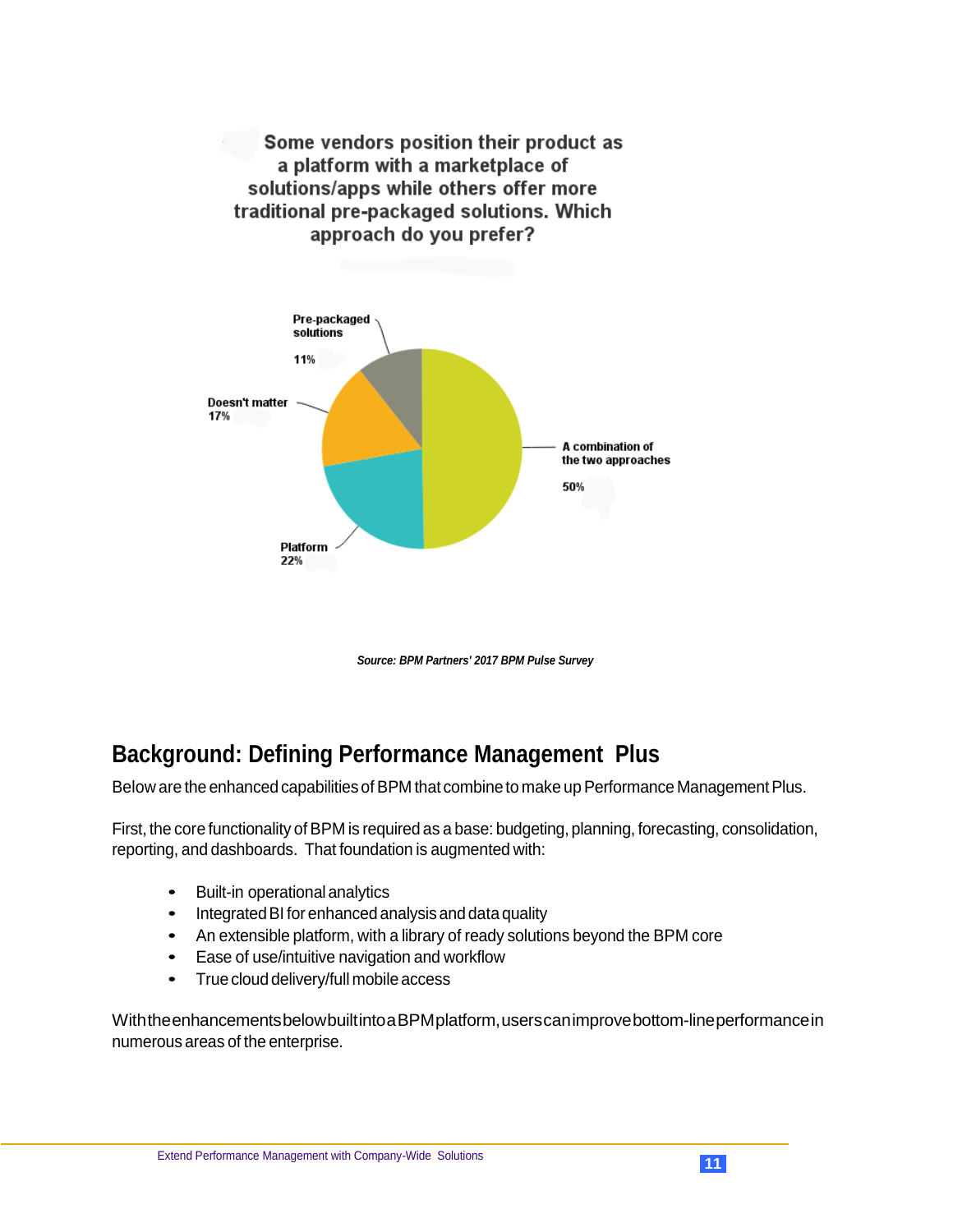|                                      | <b>Traditional BPM</b>                                              | <b>Performance Management Plus</b>                                                         |
|--------------------------------------|---------------------------------------------------------------------|--------------------------------------------------------------------------------------------|
| Integrated BI Capabilities           | In some cases, basic<br>integration with standalone<br>BI tools     | Integrated                                                                                 |
| Integrated Workflow                  | Limited to notifications in<br>most cases.                          | Easily configured to align with<br>existing business processes in<br>different departments |
| <b>Operational Analytics</b>         | In some cases                                                       | Integrated                                                                                 |
| <b>Extensibility of the Software</b> | Limited, or via IT or<br>professional consulting<br>services        | Extensible platform and easily<br>customized                                               |
| Solution Library                     | In some cases                                                       | Yes                                                                                        |
| Architecture and Mobility            | Client/server and/or hosted<br>or cloud with basic mobile<br>access | Cloud with full-featured mobile<br>access                                                  |

## <span id="page-11-0"></span>**Conclusions**

OrganizationsconsideringnewBPMsolutionsshouldconsidertheroleofperformancemanagement beyond the Finance group. They should look for Performance Management Plus (PM+) capabilities, with the ability to extend BPM models and processes to create domain-specific extended solutions that are fully unifiedwiththecoreBPMplatform. IntakingadvantageofPM+'sincreasedeaseofuse,accessibility, functionality, and integration with other software and data sources, they can more effectively bring performancemanagementsolutionsandbenefitstoawiderangeofbusinessunitswithoutaddingthe additional complexity associated with separate modules or suites of applications.